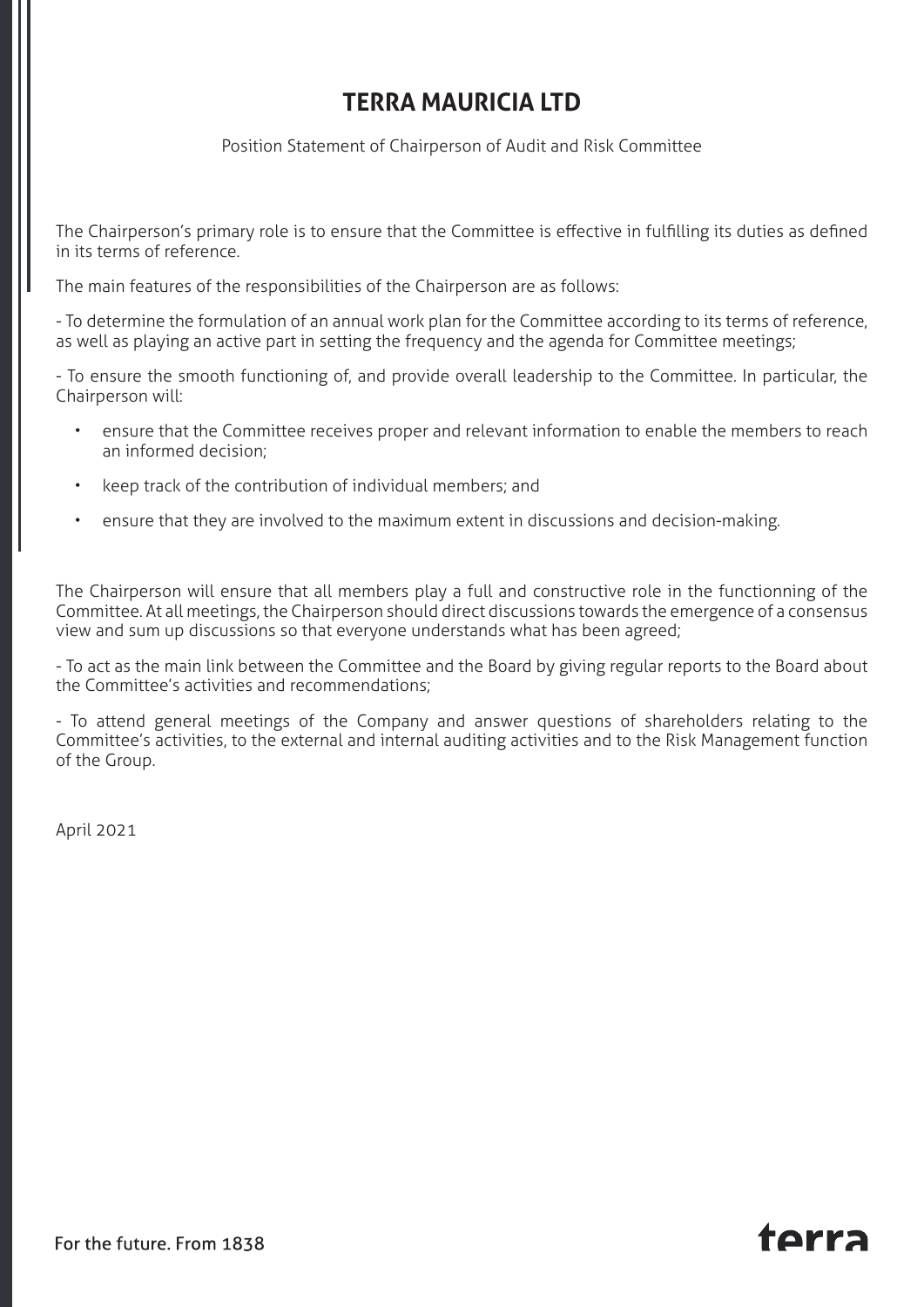Position Statement of Chairperson of Corporate Governance Committee

The Chairperson's primary role is to ensure that the Committee is effective in fulfilling its duties as defined in its terms of reference.

The main features of the responsibilities of the Chairperson are as follows:

- To determine the formulation of an annual work plan for the Committee according to its terms of reference, as well as playing an active part in setting the frequency and the agenda for Committee meetings;

- To ensure the smooth functioning of, and provide overall leadership to the Committee. In particular, the Chairperson will:

- ensure that the Committee receives proper and relevant information to enable the members to reach an informed decision;
- keep track of the contribution of individual members; and
- ensure that they are involved to the maximum extent in discussions and decision-making.

The Chairperson will ensure that all members play a full and constructive role in the functionning of the Committee. At all meetings, the Chairperson should direct discussions towards the emergence of a consensus view and sum up discussions so that everyone understands what has been agreed;

- To act as the main link between the Committee and the Board by giving regular reports to the Board about the Committee's activities and recommendations;

- To coordinate the succession planning for the Board and the senior executive positions;

- To attend general meetings of the Company and answer questions of shareholders relating to the Committee's activities.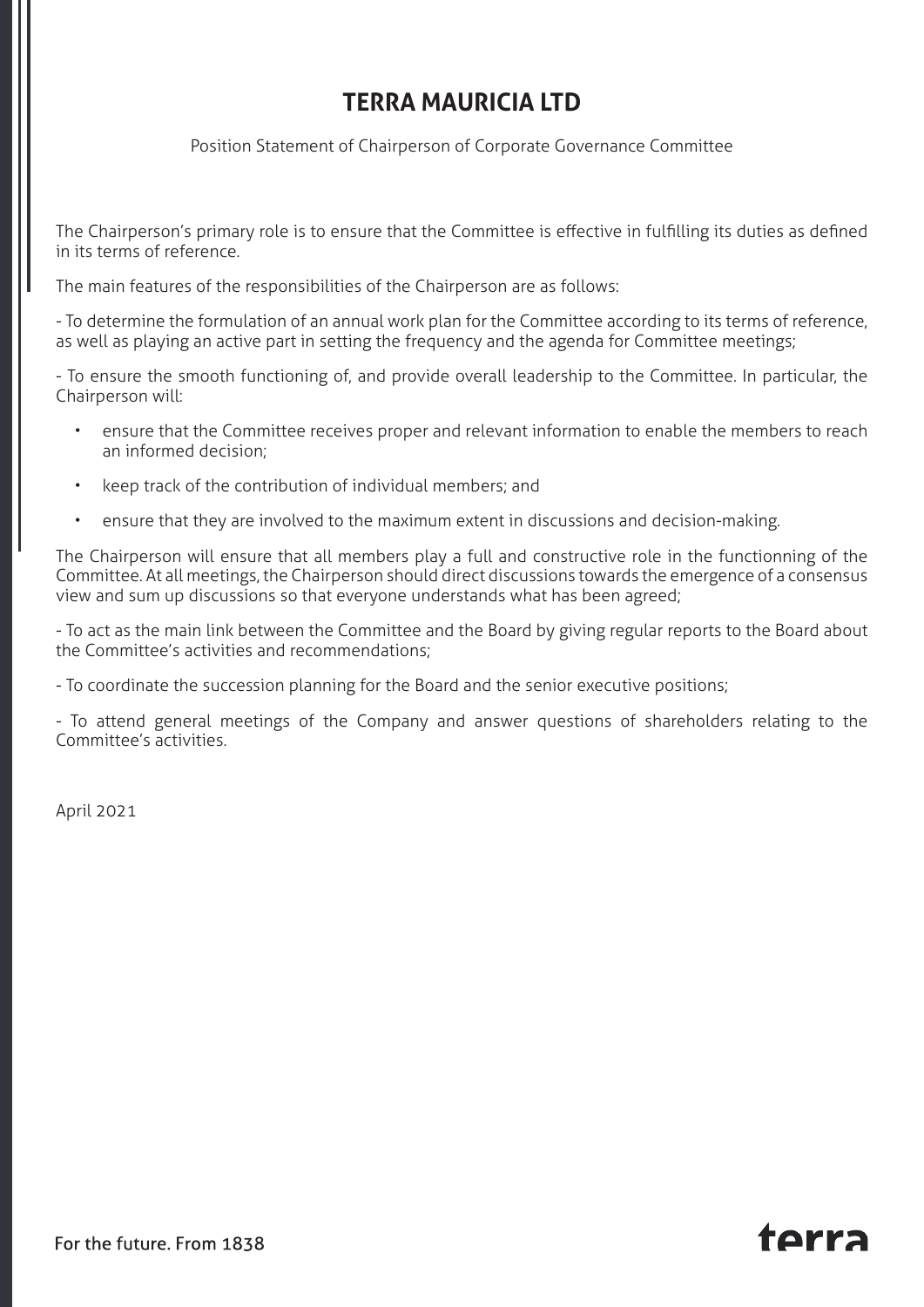Position Statement of Chairperson of Strategy and Investment Committee

The Chairperson's primary role is to ensure that the Committee is effective in fulfilling its duties as defined in its terms of reference.

The main features of the responsibilities of the Chairperson are as follows:

- To determine the formulation of an annual work plan for the Committee according to its terms of reference, as well as playing an active part in setting the frequency and the agenda for Committee meetings;

- To ensure the smooth functioning of, and provide overall leadership to the Committee. In particular, the Chairperson will:

- ensure that the Committee receives proper and relevant information to enable the members to reach an informed decision;
- keep track of the contribution of individual members; and
- ensure that they are involved to the maximum extent in discussions and decision-making.

The Chairperson will ensure that all members play a full and constructive role in the functionning of the Committee. At all meetings, the Chairperson should direct discussions towards the emergence of a consensus view and sum up discussions so that everyone understands what has been agreed;

- To act as the main link between the Committee and the Board by giving regular reports to the Board about the Committee's activities and recommendations;

- To attend general meetings of the Company and answer questions of shareholders relating to the Committee's activities and strategic endeavours.